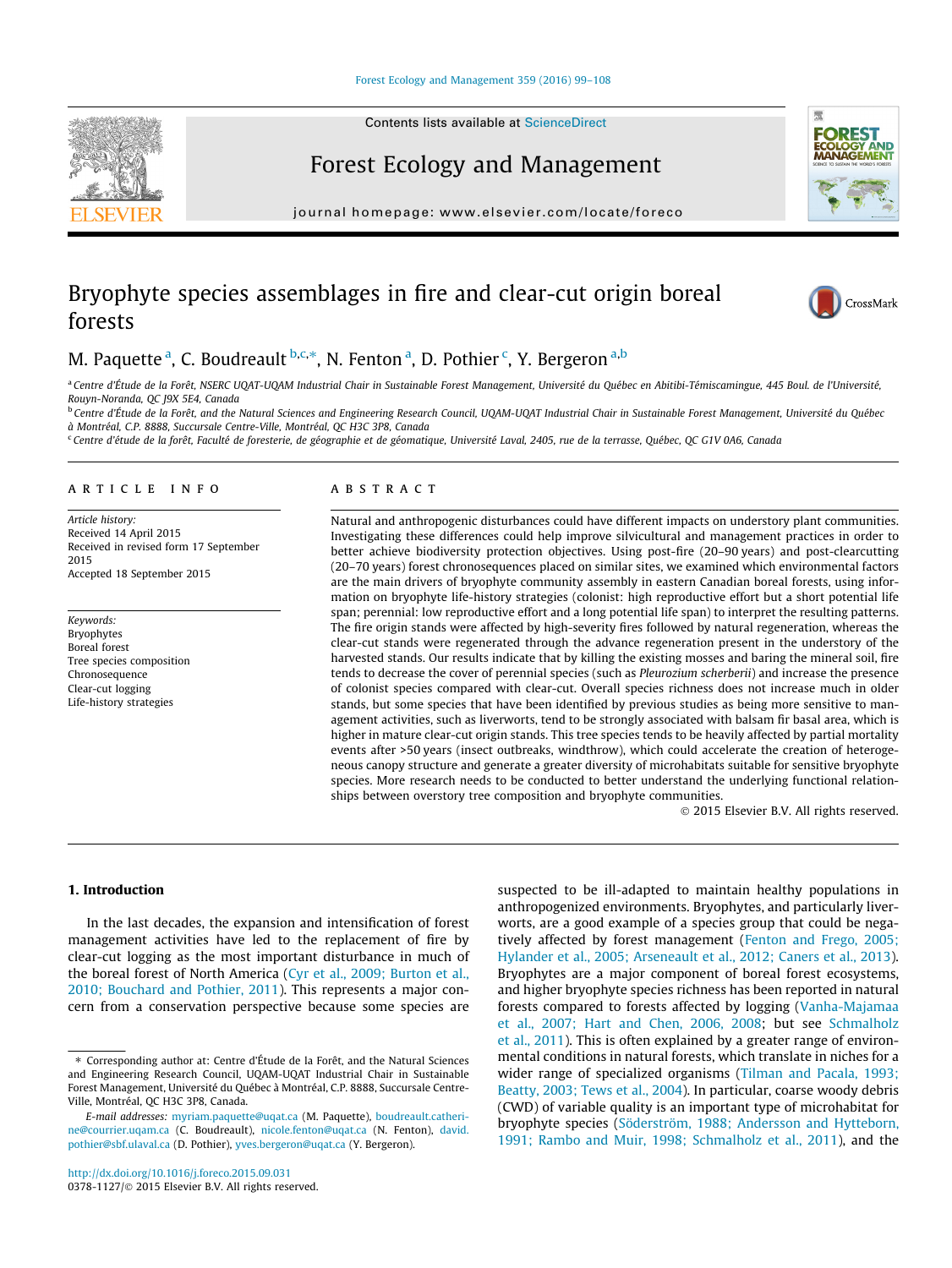<span id="page-1-0"></span>amount of CWD has been found to be a key factor influencing bryophyte species richness and composition in forest ecosystems ([Rydgren et al., 1998; Mills and Macdonald, 2005; Fenton and](#page-9-0) [Bergeron, 2008; Schmalholz et al., 2011\)](#page-9-0).

Forest succession is an important process in natural or managed forest ecosystems, particularly in boreal forests where severe disturbances such as fire and clearcutting are common. Initial postdisturbance microhabitat characteristics and subsequent temporal changes in microhabitat availability are expected to differ following fire or clear-cutting. For example, fire is expected to remove an important part of the organic layer, thus creating a greater quantity of exposed mineral microhabitats compared with clearcutting ([Nguyen-Xuan et al., 2000\)](#page-9-0). These conditions favor the recolonization of fire-adapted species through regeneration from seed banks, underground plant structures that may have survived the fire, or from seeds from nearby unburnt stands ([Dyrness,](#page-8-0) [1973\)](#page-8-0). On the other hand, in North-American boreal conditions, clear-cut logging generally causes little direct disturbance to the organic layer outside skidding trails, and the vegetation generally includes a significant number of species that were present prior to disturbance [\(Timoney et al., 1997; Rees and Juday, 2002;](#page-9-0) [Nguyen-Xuan et al., 2000](#page-9-0)). Temporal variations in CWD availability are also expected to differ between stand origins: in post-fire stands, CWD will be most abundant during the first few decades after disturbance, but they will decline afterwards and increase again in late successional stage [\(Brassard and Chen, 2006](#page-8-0)). By contrast, in clear-cut origin stands, CWD abundance tends to be low initially, and to increase progressively during the subsequent decades ([Barrette et al., 2013\)](#page-8-0). The effect of these temporal changes in microhabitat abundance on bryophyte communities has rarely been compared directly thus far, but [Schmalholz et al. \(2011\)](#page-9-0) found that in mixed-wood forests of eastern Canada, young stands regenerating after natural disturbances were distinctly different from clear-cut origin stands in terms of woody debris flora.

Species life-history strategies are increasingly recognized as good indicators of the functional diversity of an ecosystem. [During \(1992\)](#page-8-0) has elaborated a classification for bryophytes that integrates reproductive effort, potential life span, size and number of spores. Species from different life-history strategies are expected to be impacted differently by fire and logging. For instance, colonist species with spores well adapted to colonize harsh environments might be more frequent after fire, while perennial species, which have a low reproductive output but long potential life span, could be more abundant in habitats that are relatively stable (see Table S1). By knowing which traits best explain community response to a given environmental modifications, it becomes feasible to expand the results of a study to other regions affected by similar disturbances, or other types of organisms that share similar traits.

In this study, our main objective is to examine bryophyte species assemblages in fire origin and clear-cut origin stands of different ages (ranging from 20 to 90 years), and to examine if these responses are associated with life-history strategies (colonist and perennial). We hypothesize that in young stands, colonist species richness will be higher in fire origin stands (because fire removes organic matter), but perennial species richness will be higher in clear-cut origin stands (because harvests cause little direct disturbance to the organic layer). In older stands, we expect that the closed canopy cover will translate into a higher cover of perennial species and mosses compared with younger stands. We also expect that the differences in species composition between fire origin and clear-cut origin stands will tend to decrease with time as the initial differences in microhabitat characteristics subside. Finally, we expect that coarse woody debris volume will be an important habitat variable to explain species richness and species composition, as suggested by previous studies [\(Fenton and Bergeron, 2008;](#page-8-0) [Schmalholz et al., 2011; Arseneault et al., 2012\)](#page-8-0).

## 2. Study area

The study area is located in a section of the boreal forest  $(49°N -$ 50°N, 68°W–70°W), in the province of Québec, Canada. It is located on the Canadian shield (a granitic, acidic bedrock formation), and surficial deposits are mostly represented by glacial tills of various thicknesses and by fluvioglacial deposits [\(Bouchard et al., 2008\)](#page-8-0). The study area is located at the interface between two bioclimatic domains, the balsam fir – white birch to the south and black spruce – feathermoss to the north, according to the provincial classification ([Morneau and Landry, 2007\)](#page-9-0). Mean annual temperature was 1.5  $\degree$ C during the 1971–2000 period at the Baie-Comeau weather station, which is located to the south of the study area ([Environnement Canada, 2009\)](#page-8-0). Climatic conditions tend to get colder when latitude or elevation increase, approaching  $0^{\circ}C$  in average in the northern part of the study region. Average annual rainfall is 684 mm, and average annual snowfall 362 cm ([Environnement Canada, 2009\)](#page-8-0). The length of the growing season is between 140 and 160 days, and extends from May to October ([Morneau and Landry, 2007](#page-9-0)).

Large forest fires are an important natural disturbance in this region, with fire return intervals that vary between 250 and 500 years, a fire recurrence that can be considered as relatively long compared with what is generally observed elsewhere in the North American boreal forest [\(Cyr et al., 2007; Bouchard et al.,](#page-8-0) [2008\)](#page-8-0). The forests are overwhelmingly dominated by the two aforementioned coniferous species, Picea mariana (Mill.) (black spruce) and Abies balsamea (L.) Mill (balsam fir), with a relatively secondary occurrence of hardwoods such as Betula papyrifera (Marsh.) (white birch) and Populus tremuloides (Michx.) (trembling aspen), particularly in early successional forests ([Bouchard and](#page-8-0) [Pothier, 2011](#page-8-0)). Forest harvestings have been performed in the region since the 1930s [\(Bouchard and Pothier, 2011\)](#page-8-0): while they were initially very limited in extent, they increased progressively in importance throughout the 20th century.

Forest stands that originate from two types of stand-origin disturbances were sampled in this study: fires and clearcuts. The fire origin stands that were sampled were affected by high-severity crown fires, regenerated naturally, and were not affected by salvage logging or thinnings during the course of post-fire stand dynamics. Post-clear-cut stands were primarily regenerated through the advanced regeneration (i.e. seedlings or trees <9 cm DBH) that was present in the understory of the harvested stands. Following clearcutting, the sampled stands were not treated with silvicultural treatments such as pre-commercial or commercial thinnings.

# 3. Methods

#### 3.1. Sampling

A chronosequence of stands originating from fires and from clear-cut logging was established based on disturbance maps available for the study area [\(Bouchard and Pothier, 2011](#page-8-0)). These maps were built from the information available from government archives and old aerial photographs, and were validated systematically by using forest inventory plots ([Bouchard et al., 2008;](#page-8-0) [Bouchard and Pothier, 2011](#page-8-0)). The year of stand origin was further validated in this study by taking sample cores of dominant trees in each plot, particularly in older stands for which the year of disturbance was uncertain.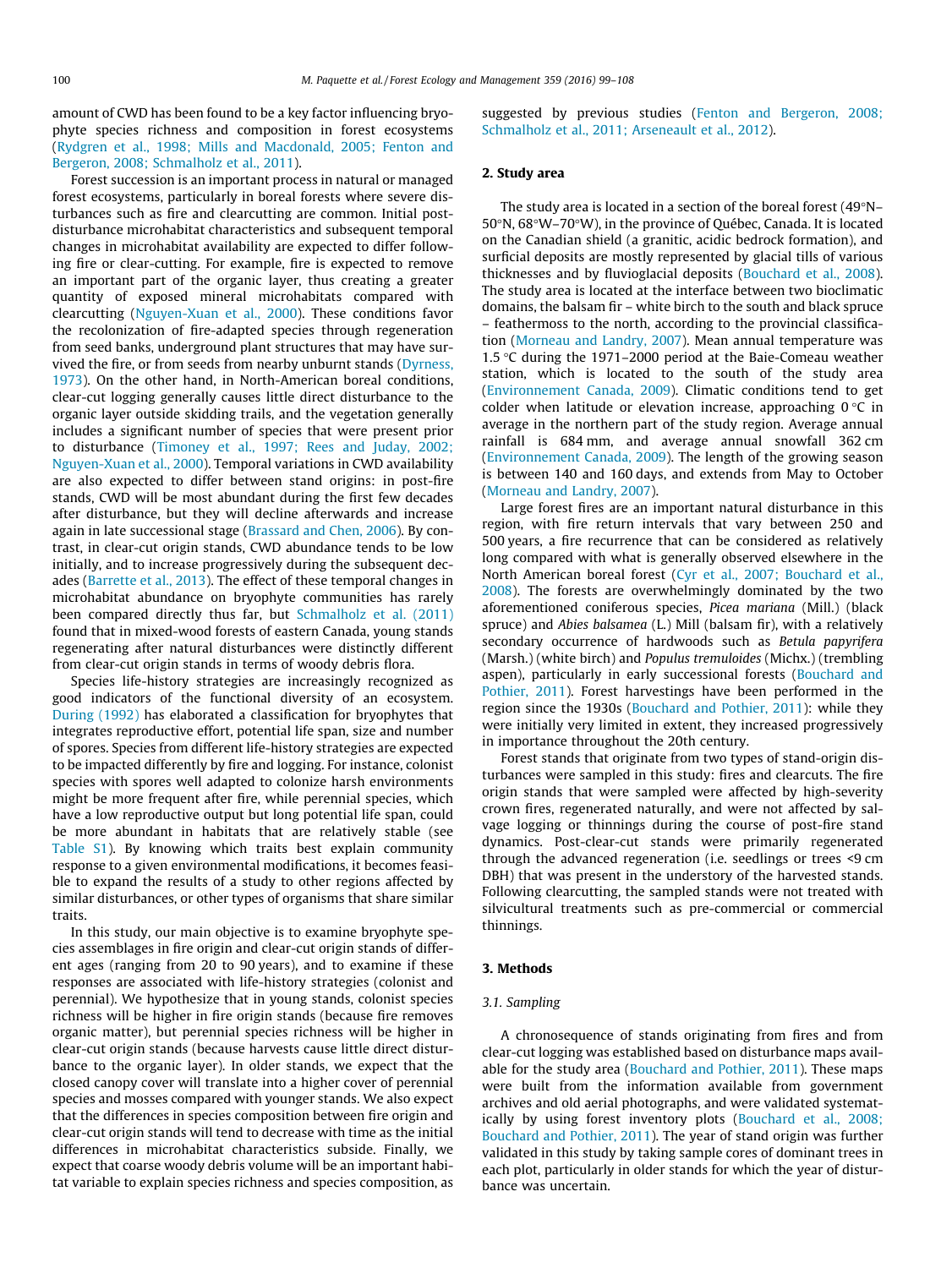Overall, 30 stands distributed along a gradient of time since fire and time since logging were selected for this study. For the post-fire chronosequence, six young stands (range 20–50 yr) and six mature stands (range 51–90 yr) were selected. For the post-clear-cut chronosequence, nine young stands (range 20– 50 yr) and nine mature stands (range 51–70 yr) were selected. Clear-cut origin stands >70 years could not be sampled because logging history is too recent in this region (c.f. Section [2\)](#page-1-0). We made sure that the severity of the stand-origin disturbance was homogeneous across age-classes, notably by discarding stands that were not regenerated through the advance regeneration that was present in the understory before harvesting (c.f. [Fourrier](#page-8-0) [et al., 2013](#page-8-0)). The sampled stands were distributed randomly in the landscapes along the main access roads, by respecting a minimal distance of 500 m between each site. One sample plot  $(400 \text{ m}^2)$  was placed in each stand, by respecting the following conditions: minimum distance of 100 m from the nearest road access or nearest recent harvested area, on tills with a thickness >50 cm with mesic drainage. Within each plot, we measured the diameter at breast-height (DBH) of all trees (DBH  $\ge$  9.1 cm) to calculate basal area (BA). We measured the length and the diameter at the base and at the upper end of all CWDs >1 m in length and with at least one extremity with a diameter  $\geq 9.1$  cm. A decay class was assigned to each woody debris (adapted from [Hunter, 1990\)](#page-9-0): (1) presence of branches; (2) absence of branches; (3) no bark remaining; (4) wood is decayed; and (5) log is buried. We then used the conical-paraboloid formula to calculate the volume of CWDs ([Fraver et al., 2007](#page-8-0)). At four locations within the plot (4 m from the center in each cardinal direction and at 50 cm from any rock or stump), we measured organic layer depth and bryophyte layer depth, and the four data for each variable were averaged.

Within each 400-m<sup>2</sup> sample plot, 20 quadrats of  $4 \text{ m}^2$  were established to evaluate sapling and regeneration abundance. Five quadrats were located at 4-m intervals along four transects that went from the center to each cardinal direction. All saplings were counted in each quadrat; a sapling was defined as a small tree that had a height >1.3 m and a DBH <9.1 cm. Regeneration abundance (trees  $\leq 1.3$  m in height) was also evaluated in a  $1-m^2$  sub-quadrat located in the upper left corner of each quadrat, with the observer's back oriented toward the center of the plot.

Within each plot, we sampled bryophytes within 20  $1-m^2$ microquadrats located at 4-m intervals along four transects along the cardinal directions (five microquadrats per direction). Within each microquadrat, we evaluated the cover of each bryophyte species. The inventory included bryophytes on the ground, on woody debris, on tree bases (up to 30 cm), on snag bases (up to 1 m), and on rocks. We also estimated the cover of needles, leaves, lichens, vascular plants, pits, mounds, and rocks. We gathered bryophyte specimens from each micohabitat for subsequent laboratory identification. Nomenclature follows [Ireland \(1982\) and Faubert \(2012\).](#page-9-0)

### 3.2. Life history strategies

Four classes of life-history strategies were defined (sensu [During, 1992](#page-8-0)): colonist, shuttle, dominant, and perennial species. Life-history strategies are described in Table S1, and the lifehistory strategies associated with each bryophyte species are listed in Table S2. In the context of this study, we decided to combine, on the basis of their reproduction effort, colonist and shuttle species (high vegetative and sexual reproduction effort), and perennial and dominant species (low reproduction effort).

#### 3.3. Data analyses

#### 3.3.1. Site characteristics

We used ANOVAs to test differences between classes for environmental variables (fire origin and clear-cut origin stands) at the plot level  $(n = 30)$  (see [Table 1](#page-3-0) for the variable list). Age class (young and old), disturbance type class (fire and cut) and the interaction age x disturbance type (young-fire (YF), mature-fire (MF), young-cut (YC) and mature-cut (MC)) were fixed factors.

### 3.3.2. Species richness and abundance

With respect to species richness and abundance, the analyses were conducted on mosses (including Sphagnum) and liverworts (taxonomic groups), and on colonists and perennial groups (life history strategy groups). To test the hypotheses of higher colonist species richness in young fire origin stands, higher species richness of perennial in young clear-cut origin, and higher cover of perennial species and mosses in older stands, we used nested ANOVAs. Data were analyzed at the subplot level ( $n = 120$ ). Age class, disturbance type and the interaction were fixed factors, and subplot nested within plot, and plot nested within age class were random factors. Richness data were analyzed with the GLIMMIXED procedure of SAS (SAS Institute 2002) and denominator degrees-offreedom were calculated using the method of Kenward-Roger. The richness variable corresponded to the total number of species per subplot (within the 5 microquadrats  $(5 \text{ m}^2)$ ). Cover data were analyzed with the MIXED procedure of SAS and denominator degrees-of-freedom were calculated using Satterthwaite's approximation ([Littell et al., 1996](#page-9-0)). The cover variable corresponded to the mean cover per subplot (average of the 5 microquadrats) and they were log transformed (log  $x$ ) to conform to the normality and homoscedasticity assumptions of ANOVA. Significant differences ( $p \le 0.05$ ) between classes in all ANOVAs were detected with LSmeans Tukey HSD tests.

To verify the importance of habitat variables in explaining species richness (colonist, perennial, mosses, and liverworts), we used model selection, using Akaike's information criterion corrected for small sample size (AICc) ([Burnham and Anderson, 2002\)](#page-8-0). Sixteen models were tested in the model selection analyses for species richness and cover (Table S3). Environmental variables were divided in three groups that could have an effect on bryophytes communities: age, ground variables, and canopy variables. Ground variables describe colonization substrates and were represented by volume of CWD, cover of needles, cover of leaves, and cover of pits. Canopy structure variables influence bryophytes mainly through their effect on factors such as light and microclimate and also affect litter fall quality and abundance and were represented by black spruce BA, balsam fir BA, hardwood BA, and vascular plant cover. Model averaging [\(Burnham and Anderson, 2002](#page-8-0)) was used when the AIC weight of the top-ranking model was <0.95. Average parameter estimates and unconditional standard errors were calculated from all candidate models. Analyses were conducted with the AICcmodavg package [\(Mazerolle, 2012](#page-9-0)) in R (vers. 2.15.3). Multicollinearity between the environmental variables was assessed using variance inflation factors (VIF > 5 indicating collinear variables). Black spruce BA was excluded from model that already contained age (VIF > 5, models 1 and 2, Table S3). All variables were standardized before the analyses to facilitate assessment of their relative contribution in the models [\(Gelman, 2008](#page-8-0)).

## 3.3.3. Bryophyte species composition

To test the hypothesis that differences in species composition between fire origin and clear-cut logging stands will tend to decrease with time, we used permutational manova ([McArdle](#page-9-0) [and Anderson, 2001](#page-9-0)) with the function adonis of the vegan package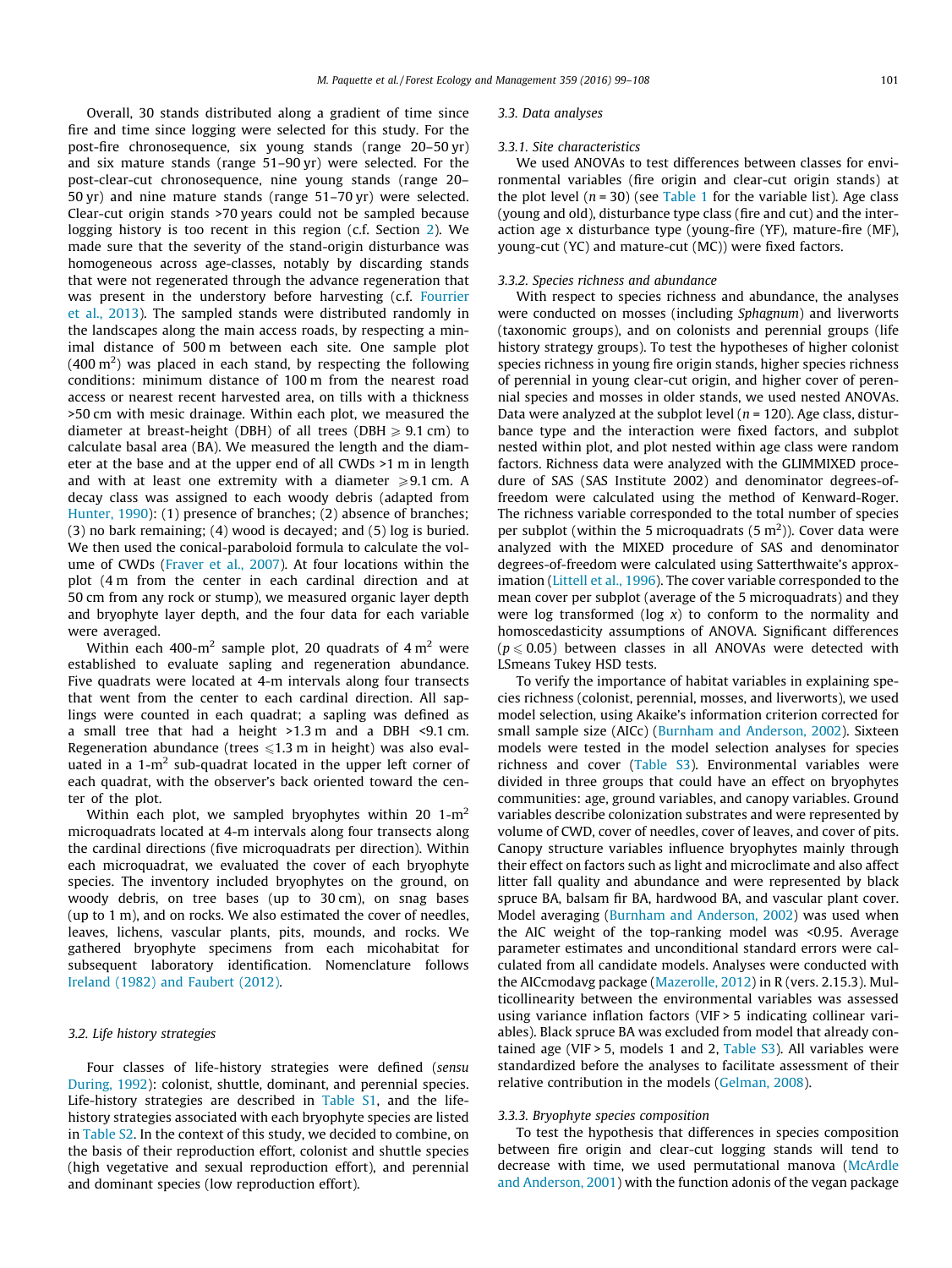s

| Variable                                     | Young-Cut<br>$(n = 9)$                    |                                 | Young-Fire<br>$(n = 6)$ |    | Mature-Cut<br>$(n = 9)$                                                                                                                                                                                                                                                                             |    | Mature-Fire<br>$(n = 6)$                                                                               |    | Age |                                                                                                                                                                                                                                                                                                                                               | Type |                                                                                                                                                                                                                                                                                                               | Age * Type                                                                                       | Significant differences<br>between main factors       |
|----------------------------------------------|-------------------------------------------|---------------------------------|-------------------------|----|-----------------------------------------------------------------------------------------------------------------------------------------------------------------------------------------------------------------------------------------------------------------------------------------------------|----|--------------------------------------------------------------------------------------------------------|----|-----|-----------------------------------------------------------------------------------------------------------------------------------------------------------------------------------------------------------------------------------------------------------------------------------------------------------------------------------------------|------|---------------------------------------------------------------------------------------------------------------------------------------------------------------------------------------------------------------------------------------------------------------------------------------------------------------|--------------------------------------------------------------------------------------------------|-------------------------------------------------------|
|                                              | Mean                                      | SD                              | Mean                    | SD | Mean                                                                                                                                                                                                                                                                                                | GS | Mean                                                                                                   | SD |     |                                                                                                                                                                                                                                                                                                                                               |      |                                                                                                                                                                                                                                                                                                               |                                                                                                  |                                                       |
| Mean diameter at breast height (cm)          | 12.03a                                    | .57                             | 6.98b                   |    | $\begin{array}{l} 13.916 \\ 13.656 \\ 12.69 \\ 13.71 \\ 14.72 \\ 15.69 \\ 16.61 \\ 17.62 \\ 18.73 \\ 19.75 \\ 11.75 \\ 12.75 \\ 13.75 \\ 14.75 \\ 15.75 \\ 16.75 \\ 17.75 \\ 18.75 \\ 19.75 \\ 13.75 \\ 15.75 \\ 16.75 \\ 17.75 \\ 18.75 \\ 19.75 \\ 19.75 \\ 10.75 \\ 11.75 \\ 12.75 \\ 13.75 \\ $ |    | $[4.17403.5052.612.632.642.652.672.682.692.602.602.602.602.602.602.602.602.602.602.602.602.602.602.60$ |    |     |                                                                                                                                                                                                                                                                                                                                               |      |                                                                                                                                                                                                                                                                                                               |                                                                                                  |                                                       |
| Number of regenerating trees                 | 9.56b                                     |                                 |                         |    |                                                                                                                                                                                                                                                                                                     |    |                                                                                                        |    |     |                                                                                                                                                                                                                                                                                                                                               |      |                                                                                                                                                                                                                                                                                                               |                                                                                                  |                                                       |
| Hardwood basal area (m <sup>2</sup> /ha      | 0.54                                      | 39                              |                         |    |                                                                                                                                                                                                                                                                                                     |    |                                                                                                        |    |     |                                                                                                                                                                                                                                                                                                                                               |      |                                                                                                                                                                                                                                                                                                               |                                                                                                  |                                                       |
| Balsam fir basal area (m <sup>2</sup> /ha)   | 5.02                                      | 7.08                            | $\frac{3.50b}{2.12}$    |    |                                                                                                                                                                                                                                                                                                     |    |                                                                                                        |    |     | $\frac{6}{3}$<br>$\frac{14}{3}$<br>$\frac{14}{3}$<br>$\frac{14}{3}$<br>$\frac{14}{3}$<br>$\frac{14}{3}$<br>$\frac{14}{3}$<br>$\frac{14}{3}$<br>$\frac{14}{3}$<br>$\frac{14}{3}$<br>$\frac{14}{3}$<br>$\frac{14}{3}$<br>$\frac{14}{3}$<br>$\frac{14}{3}$<br>$\frac{14}{3}$<br>$\frac{14}{3}$<br>$\frac{14}{3}$<br>$\frac{14}{3}$<br>$\frac{14$ |      | $\begin{array}{l} 0.028 \\ 0.05 \\ 0.33 \\ 0.35 \\ 0.50 \\ 0.07 \\ 0.08 \\ 0.01 \\ 0.01 \\ 0.01 \\ 0.00 \\ 0.00 \\ 0.00 \\ 0.00 \\ 0.00 \\ 0.01 \\ 0.00 \\ 0.01 \\ 0.01 \\ 0.01 \\ 0.01 \\ 0.01 \\ 0.01 \\ 0.01 \\ 0.01 \\ 0.01 \\ 0.01 \\ 0.01 \\ 0.01 \\ 0.01 \\ 0.01 \\ 0.01 \\ 0.01 \\ 0.01 \\ 0.01 \\ 0$ | 000 4 9 1 4 8 6 6 7 6 7 6 7 6 9 0 0 1 7 9 0 1<br>0 4 6 7 7 8 7 8 7 8 7 8 7 8 7 9 0 0 0 1 7 9 0 1 |                                                       |
| Black spruce basal area (m <sup>2</sup> /ha) | 4.12                                      | 4.28                            |                         |    |                                                                                                                                                                                                                                                                                                     |    |                                                                                                        |    |     |                                                                                                                                                                                                                                                                                                                                               |      |                                                                                                                                                                                                                                                                                                               |                                                                                                  | F < N<br>Y < N<br>Y × N<br>F > C<br>F > C             |
| Number of saplings                           | $\frac{63.89}{1.86b}$                     | 36.12                           | 84.67<br>30.66a         |    |                                                                                                                                                                                                                                                                                                     |    |                                                                                                        |    |     |                                                                                                                                                                                                                                                                                                                                               |      |                                                                                                                                                                                                                                                                                                               |                                                                                                  |                                                       |
| $CWD-1$ (m <sup>3</sup> /ha                  |                                           | $5.40$<br>1.08                  |                         |    |                                                                                                                                                                                                                                                                                                     |    |                                                                                                        |    |     |                                                                                                                                                                                                                                                                                                                                               |      |                                                                                                                                                                                                                                                                                                               |                                                                                                  |                                                       |
| $CWD-2$ (m <sup>3</sup> /ha                  |                                           |                                 | 5.85                    |    |                                                                                                                                                                                                                                                                                                     |    |                                                                                                        |    |     |                                                                                                                                                                                                                                                                                                                                               |      |                                                                                                                                                                                                                                                                                                               |                                                                                                  |                                                       |
| $CWD-3$ (m <sup>3</sup> /ha)                 |                                           |                                 | 23.19a                  |    |                                                                                                                                                                                                                                                                                                     |    |                                                                                                        |    |     |                                                                                                                                                                                                                                                                                                                                               |      |                                                                                                                                                                                                                                                                                                               |                                                                                                  |                                                       |
| $CWD-4 (m^3/ha)$                             |                                           | 1.27<br>3.68                    | 42.81a                  |    |                                                                                                                                                                                                                                                                                                     |    |                                                                                                        |    |     |                                                                                                                                                                                                                                                                                                                                               |      |                                                                                                                                                                                                                                                                                                               |                                                                                                  |                                                       |
| $CWD-5$ $(m^3/ha)$                           | 0.54b<br>3.31b<br>11.78<br>19.44<br>11.15 | 14.14<br>94.53<br>14.29<br>2.50 |                         |    |                                                                                                                                                                                                                                                                                                     |    |                                                                                                        |    |     |                                                                                                                                                                                                                                                                                                                                               |      |                                                                                                                                                                                                                                                                                                               |                                                                                                  | $Y < M$ ; $F < C$                                     |
| Organic layer depth (mm)                     |                                           |                                 | 2.69<br>156.58          |    |                                                                                                                                                                                                                                                                                                     |    |                                                                                                        |    |     |                                                                                                                                                                                                                                                                                                                                               |      |                                                                                                                                                                                                                                                                                                               |                                                                                                  |                                                       |
| Bryophyte layer (mm                          |                                           |                                 | 4.00                    |    |                                                                                                                                                                                                                                                                                                     |    |                                                                                                        |    |     |                                                                                                                                                                                                                                                                                                                                               |      |                                                                                                                                                                                                                                                                                                               |                                                                                                  | $\mathsf{I} < \mathsf{M}$ ; $\mathsf{F} < \mathsf{C}$ |
| Cover of rocks (%)                           |                                           |                                 | 0.52                    |    |                                                                                                                                                                                                                                                                                                     |    |                                                                                                        |    |     |                                                                                                                                                                                                                                                                                                                                               |      |                                                                                                                                                                                                                                                                                                               |                                                                                                  |                                                       |
| Cover of vascular plants $(%)^A$             | 22.57                                     | 16.62                           | 26.69                   |    |                                                                                                                                                                                                                                                                                                     |    |                                                                                                        |    |     |                                                                                                                                                                                                                                                                                                                                               |      |                                                                                                                                                                                                                                                                                                               |                                                                                                  | $\mathsf{N} < \mathsf{N}$                             |
| Cover of ericaceous (%                       | 15.38                                     |                                 | 10.16<br>45.16          |    |                                                                                                                                                                                                                                                                                                     |    |                                                                                                        |    |     |                                                                                                                                                                                                                                                                                                                                               |      |                                                                                                                                                                                                                                                                                                               |                                                                                                  |                                                       |
| Cover of needles (%)                         | 16.93                                     | 15.94<br>9.45                   |                         |    |                                                                                                                                                                                                                                                                                                     |    |                                                                                                        |    |     |                                                                                                                                                                                                                                                                                                                                               |      |                                                                                                                                                                                                                                                                                                               |                                                                                                  | $F < C$<br>Y > M                                      |
| Cover of leaves (%)                          | 27.71<br>11.62                            | 15.77                           | 7.09                    |    |                                                                                                                                                                                                                                                                                                     |    |                                                                                                        |    |     |                                                                                                                                                                                                                                                                                                                                               |      |                                                                                                                                                                                                                                                                                                               |                                                                                                  |                                                       |
| Cover of pits $(\%)$                         |                                           | 1.52                            | 13.81                   |    |                                                                                                                                                                                                                                                                                                     |    |                                                                                                        |    |     |                                                                                                                                                                                                                                                                                                                                               |      |                                                                                                                                                                                                                                                                                                               |                                                                                                  |                                                       |
| Cover of lichen (%)                          | <b>1.79</b>                               | 2.76                            | 2.46                    |    |                                                                                                                                                                                                                                                                                                     |    |                                                                                                        |    |     |                                                                                                                                                                                                                                                                                                                                               |      |                                                                                                                                                                                                                                                                                                               |                                                                                                  |                                                       |
| Cover of exposed soil $(\%)$                 | 0.00                                      | 0.00                            | 0.20                    | 31 |                                                                                                                                                                                                                                                                                                     |    |                                                                                                        |    |     |                                                                                                                                                                                                                                                                                                                                               |      |                                                                                                                                                                                                                                                                                                               |                                                                                                  |                                                       |
| A Including ericaceous species               |                                           |                                 |                         |    |                                                                                                                                                                                                                                                                                                     |    |                                                                                                        |    |     |                                                                                                                                                                                                                                                                                                                                               |      |                                                                                                                                                                                                                                                                                                               |                                                                                                  |                                                       |

<span id="page-3-0"></span>102 M. Paquette et al. / Forest Ecology and Management 359 (2016) 99–108

([Oksanen et al., 2008](#page-9-0)) in R (vers. 2.15.3). We performed the analysis on species frequency data at the plot level  $(n = 30)$  with all species included in the analyses. The Bray and Curtis distance measure was used in the analyses. Multiple pair-wise comparisons were also performed to test compositional differences between classes (YC, MC, YF and MF).

Multivariate regression trees (MRT, [De'ath, 2002\)](#page-8-0) were used to test the hypothesis that CWD will be an influent variable for bryophyte species composition. MRT permits the analysis of an entire community of species and multiple explanatory variables within one model or tree, and is a form of constrained clustering where the data are recursively partitioned to minimize the dissimilarity within the resulting groups using different levels of the explanatory variables. MRT is a robust method that makes no assumptions as to the form of the relationship between species and the explanatory variables. Bray–Curtis distance was used in these analyses. The size of the tree was assessed by its predictive error, which is estimated from the cross-validated relative error (CVRE). A CVRE of 0 indicates a perfect predictor and a CVRE close to 1, a poor predictor. The analyses were conducted with the function mvpart of the vegan Package ([Oksanen et al., 2008\)](#page-9-0) in R (vers. 2.15.3). Explanatory variables considered were: cover of vascular plants, black spruce BA, balsam fir BA, hardwood BA, organic layer depth, cover of needles, cover of leaves, cover of pits, CWD volume, cover of exposed mineral soil, and cover of lichen. The analysis was

#### Table 2

ANOVA summaries for the effects of age (young and mature stands), disturbance type (fire origin and clear-cut origin stands) and the interaction between age and disturbance type. Perennials are species with a low reproductive effort and a long potential life span and colonists are species with a high reproductive effort and a short potential life span. Significant p values ( $p \le 0.05$ ) are given in bold type.

|                            | dfn, dfd | F            | p       |
|----------------------------|----------|--------------|---------|
| Moss richness              |          |              |         |
| Age                        | 1, 23.9  | 3.14         | 0.089   |
| Type                       | 1, 23.9  | $\Omega$     | 0.983   |
| Age * Type                 | 1, 23.9  | 8.53         | 0.008   |
| Liverwort richness         |          |              |         |
| Age                        | 1, 21.4  | 1.74         | 0.201   |
| Type                       | 1, 21.4  | 0            | 0.986   |
| Age * Type                 | 1, 21.4  | 7.08         | 0.015   |
| Colonist species richness  |          |              |         |
| Age                        | 1, 22.6  | 0.75         | 0.395   |
| Type                       | 1, 22.6  | 0.45         | 0.510   |
| Age * Type                 | 1, 22.6  | 10.8         | 0.003   |
| Perennial species richness |          |              |         |
| Age                        | 1, 23.9  | 2.89         | 0.102   |
| Type                       | 1, 23.9  | 0.21         | 0.654   |
| Age * Type                 | 1,23.9   | 7.03         | 0.014   |
| Moss cover                 |          |              |         |
| Age                        | 1,26     | 8.02         | 0.009   |
| Type                       | 1,26     | 0.01         | 0.937   |
| Age * Type                 | 1,26     | 1.81         | 0.190   |
| Liverwort cover            |          |              |         |
| Age                        | 1,25.6   | 2.30         | 0.141   |
| Type                       | 1,25.6   | 5.60         | 0.026   |
| Age * Type                 | 1,25.6   | 4.68         | 0.040   |
| Colonist species cover     |          |              |         |
| Age                        | 1,26     | $\mathbf{0}$ | 0.954   |
| Type                       | 1,26     | 0.14         | 0.709   |
| Age * Type                 | 1,26     | 32.39        | $0.001$ |
| Perennial species cover    |          |              |         |
| Age                        | 1,26     | 8.36         | 0.008   |
| Type                       | 1,26     | 0.01         | 0.938   |
| Age * Type                 | 1,26     | 2.27         | 0.144   |
| Sphagnum cover             |          |              |         |
| Age                        | 1, 25    | 1.45         | 0.240   |
| Type                       | 1,25     | 0.99         | 0.330   |
| Age * Type                 | 1,25     | 0.25         | 0.622   |
|                            |          |              |         |

Table 1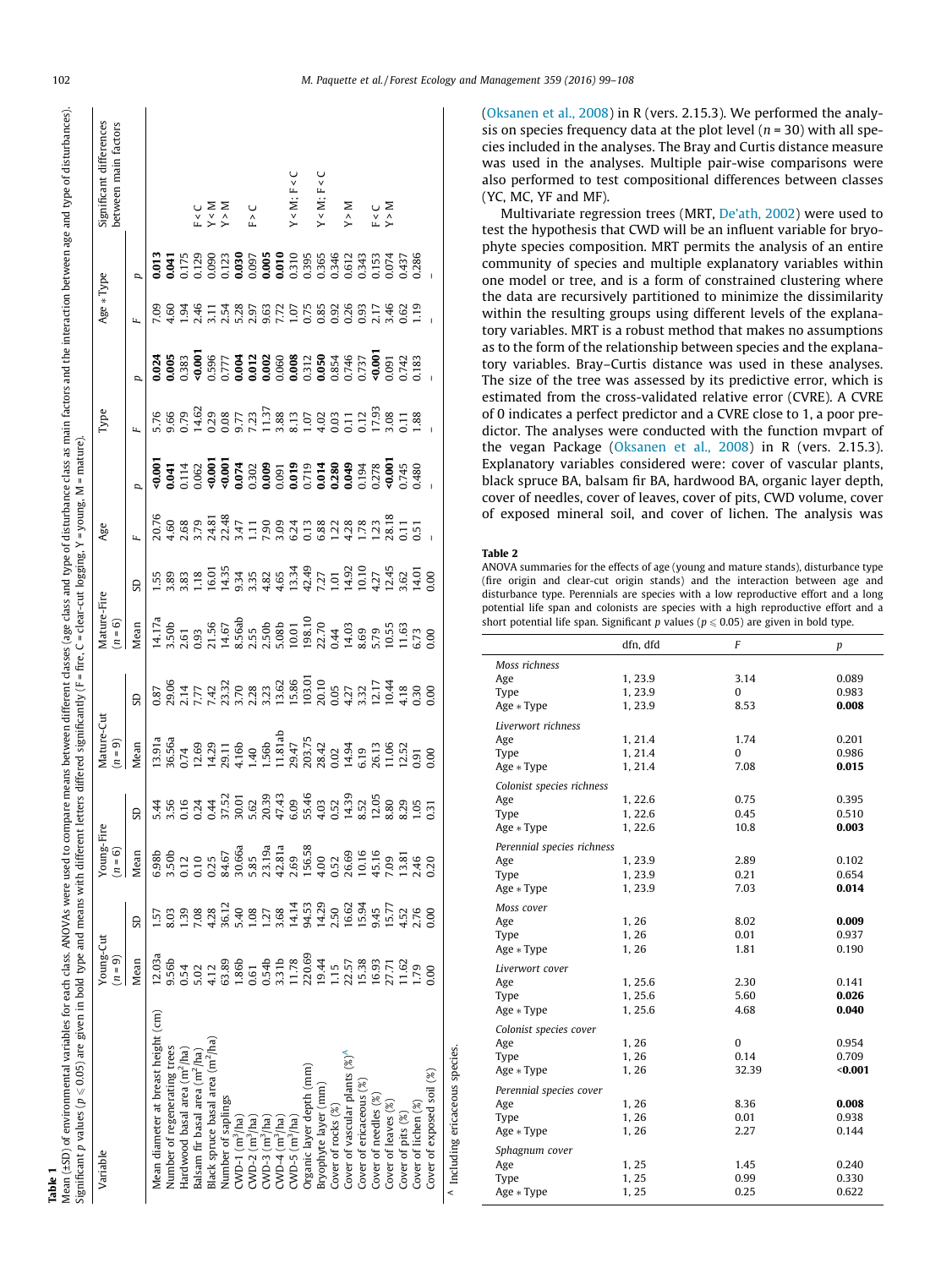performed on species frequency data at the plot level and all species were included ( $n = 30$ ); because number of regenerating trees was correlated with balsam fir BA, the number of regenerating trees was not considered in the models.

We identified indicator species for each node of the MRT and for each combination of age class and disturbance type class with the method of [Dufresne and Legendre \(1997\)](#page-8-0) with the labdsv function of the vegan package ([Oksanen et al., 2008\)](#page-9-0) in R (vers. 2.15.3). The indicator values were calculated using the relative abundance and percent cover of species for each plot. Significance of these indicator values was assessed by Monte Carlo tests (1000 permutations). To be considered as an indicator species, a species should be present in more than 10% of the plots.

# 4. Results

# 4.1. Site characteristics

Balsam fir BA and cover of needles on the ground were higher in clear-cut origin stands than in fire origin stands while CWD-2 volume was higher in fire origin stands than in clear-cut origin stands ([Table 1](#page-3-0)). Black spruce BA was higher in mature stands than in young stands, and number of saplings, cover of leaves on the ground and cover of vascular plants were higher in young stands than in mature stands ([Table 1](#page-3-0)). Volume of CWD-5 and bryophyte layer depth were highest in mature stands than in young stand and in clear-cut origin stands than in fire origin stands. The number of regenerating trees was highest in MC, and volume of CWD-1, CWD-3, and CWD-4 were highest in YF. Mean tree DBH was lowest in YF ([Table 1\)](#page-3-0). Hardwood BA, organic layer depth, cover of ericaceous, cover of pits, and cover of lichen did not differ significantly among classes. Exposed soil was only observed in young fire origin stands.

# 4.2. Species richness and abundance

A total of 94 species (Table S2) were found in this study: 34 liverworts, 50 mosses, and 10 Sphagnum. 76.5% of the liverworts were colonist species and 76% of the mosses were perennial. Sphagnum spp. were classified as dominant species and shuttle species can be found among liverworts and mosses. Exclusive species, those only found in one forest type, were more numerous in YF (9 species). Four exclusive species were found in MF but none were found in YC nor in MC sites. Anastrophyllum minutum and Platygyrium repens were only found after fire (YF and MF) while Lophozia ascendens and Brotherella recurvans were only found after cut (YC and MC).

The interaction between age and type were significant for all richness variables [\(Table 2\)](#page-3-0). Moss richness in YF was significantly higher than in MF and liverwort richness in MC was significantly higher than in YC (Fig. 1). Perennial species richness was lower in MF and differ significantly from YF, and colonist species richness was higher in YF and in MC but did not differ significantly from MF (Fig. 1).

The effect of forest type and the interaction between age and forest type were not significant for the cover of mosses and cover of perennial species: these two groups were significantly higher in mature forests than in young forests [\(Table 2\)](#page-3-0). Cover of colonist species was significantly higher in YF and MC compared with YC and MF [\(Table 2,](#page-3-0) [Fig. 2](#page-5-0)). Cover of liverworts was significantly higher in MC than in the other classes ([Table 2](#page-3-0), [Fig. 2](#page-5-0)). Cover of Sphagnum did not vary according to age and forest type ([Table 2\)](#page-3-0).

The best model (structure + ground) explaining moss richness was 2.2 times (i.e. 0.69/0.31) better than the second best model (age + structure + ground) [\(Table 3](#page-5-0)). Moss richness decreased with age, black spruce BA and cover of vascular plants, and increased with volume of CWD, cover of leaves, and balsam fir BA ([Table 4\)](#page-6-0). The top-ranking model explaining liverwort richness (structure;  $AIC_{cw} = 0.43$ ) was mostly equivalent to the second best model (age + structure,  $AIC_{cw} = 0.38$ ) [\(Table 3\)](#page-5-0). Liverwort richness increased with CWD volume and balsam fir BA, and decreased with vascular plant cover [\(Table 4](#page-6-0)). The top-ranking model explaining perennial species richness (structure + ground) was 2 times (i.e. 0.65/0.33) better than the second one (age + structure and ground) ([Table 3](#page-5-0)). CWD volume and cover of leaves increased perennial



Fig. 1. Richness (±SD) of bryophytes. Richness corresponds to the total number of species per subplot  $(5 \text{ m}^2)$ . Perennials are species with a low reproductive effort and a long potential life span and colonists are species with a high reproductive effort and a short potential life span. ANOVA models were used to compare means. Differences that were significant ( $p \le 0.05$ ) are indicated by different letters ( $n = 120$ , YC = Young-Cut, YF = Young-Fire, MC = Mature-Cut, MF = Mature-Fire).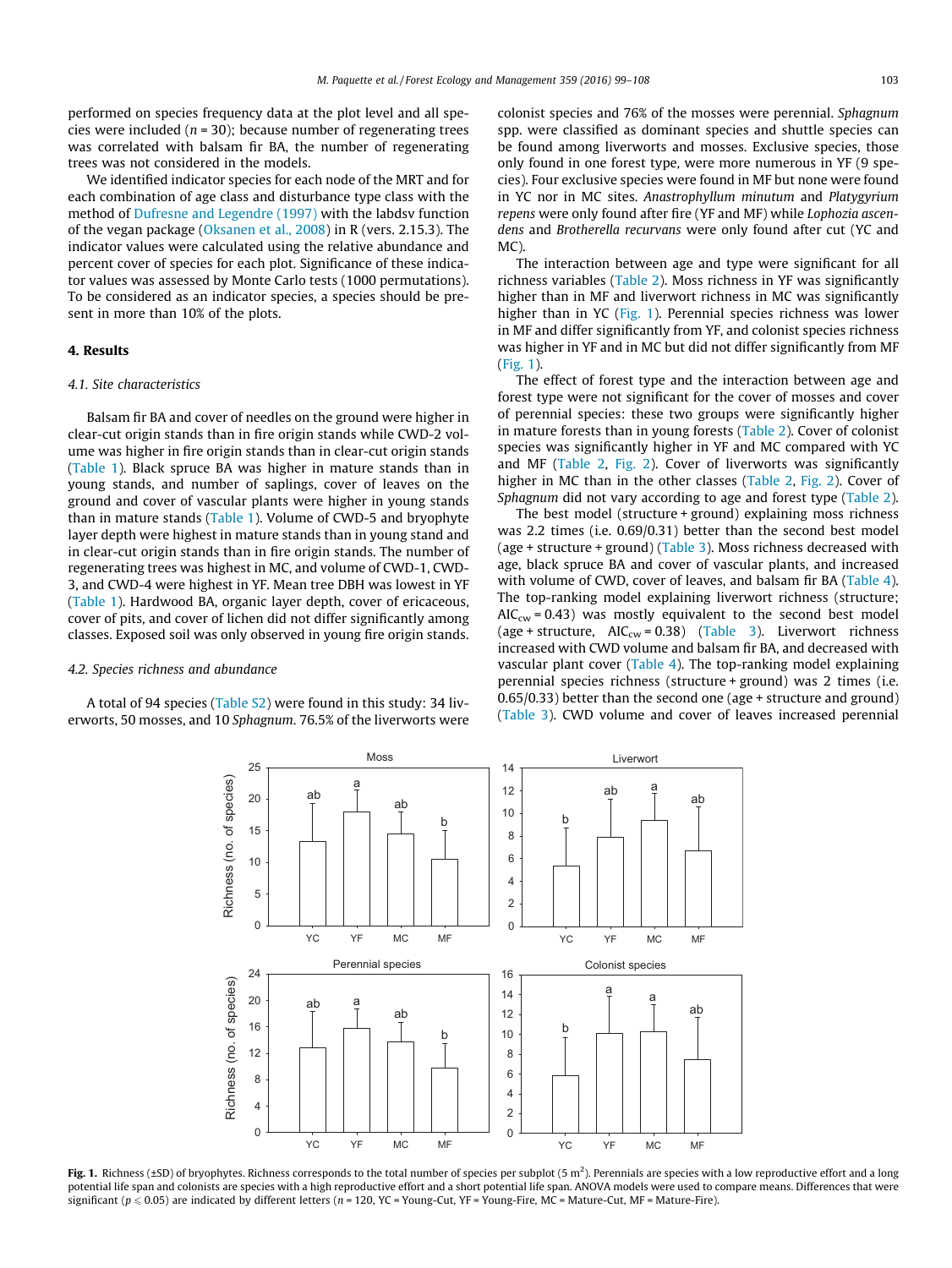<span id="page-5-0"></span>

Fig. 2. Cover (±SD) of bryophytes. Cover corresponds to the mean cover per subplot (average of the 5 microquadrats). Perennials are species with a low reproductive effort and a long potential life span and colonists are species with a high reproductive effort and a short potential life span. ANOVA models were used to compare means. Differences that were significant ( $p \le 0.05$ ) are indicated by different letters ( $n = 120$ , YC = Young-Cut, YF = Young-Fire, MC = Mature-Cut, MF = Mature-Fire).

#### Table 3

Models selection results for moss, liverwort, perennial, and colonist species richness. Models are classified using Akaike's information criterion (AICc), including difference in AICc ( $\Delta$ AICc), AICc weight ( $\text{AICc}_w$ ), and the number of parameters included (K). Perennials are species with a low reproductive effort and a long potential life span and colonists are species with a high reproductive effort and a short potential life span.

|                                                                                                      | K                  | <b>AICc</b>                          | <b>AAICc</b>                     | AICc <sub>w</sub>            |
|------------------------------------------------------------------------------------------------------|--------------------|--------------------------------------|----------------------------------|------------------------------|
| Moss richness<br>Structure + ground<br>Age + structure + ground                                      | 10<br>10           | 625.00<br>626.57                     | $\Omega$<br>1.57                 | 0.69<br>0.31                 |
| Liverwort richness<br>Structure<br>Age + structure<br>Structure + ground<br>Age + structure + ground | 6<br>6<br>10<br>10 | 567.90<br>569.14<br>570.88<br>571.31 | $\Omega$<br>0.24<br>2.98<br>3.42 | 0.43<br>0.38<br>0.10<br>0.08 |
| Perennial species richness<br>Structure + ground<br>Age + structure + ground                         | 10<br>10           | 604.40<br>605.75                     | $\Omega$<br>1.35                 | 0.65<br>0.33                 |
| Colonist species richness<br>Structure + ground<br>Age + structure + ground<br>Structure             | 10<br>10<br>10     | 595.12<br>595.98<br>586.46           | $\Omega$<br>0.86<br>4.90         | 0.56<br>0.37<br>0.05         |

species richness, and age, black spruce BA, and cover of vascular plants decreased perennial species richness ([Table 4\)](#page-6-0). For colonist species richness, the top-ranking model (structure + ground) was 1.5 times (i.e. 0.56/0.37) better than the second one (age + structure + ground) (Table 3). Balsam fir BA and CWD volume increased colonist species richness, and vascular plant cover decreased colonist species richness [\(Table 4\)](#page-6-0). The most important variables explaining species richness were CWD volume for moss species, balsam fir basal area for liverwort and colonist species, and cover of leaves for perennial species ([Table 4](#page-6-0)).  $R^2$  of the models with average estimates explaining richness of mosses, liverworts, perennial species, and colonist species were 53.1%, 28.8%, 47.6%, and 35.7%, respectively.

#### 4.3. Bryophyte species composition

Species composition varied significantly among age classes, disturbance type classes, and the interaction between age classes and disturbance type classes (Age:  $F = 2.85$ ,  $p = 0.008$ ; Type:  $F = 3.38$ ,  $p = 0.001$ ; Age  $\times$  Type:  $F = 3.50$ ,  $p = 0.003$ ,  $R^2 = 10.0$ ). We found significant differences between classes except for YC and MF ( $R^2$  = 9.0,  $p = 0.233$ ). The highest  $R^2$  was found for comparisons between YF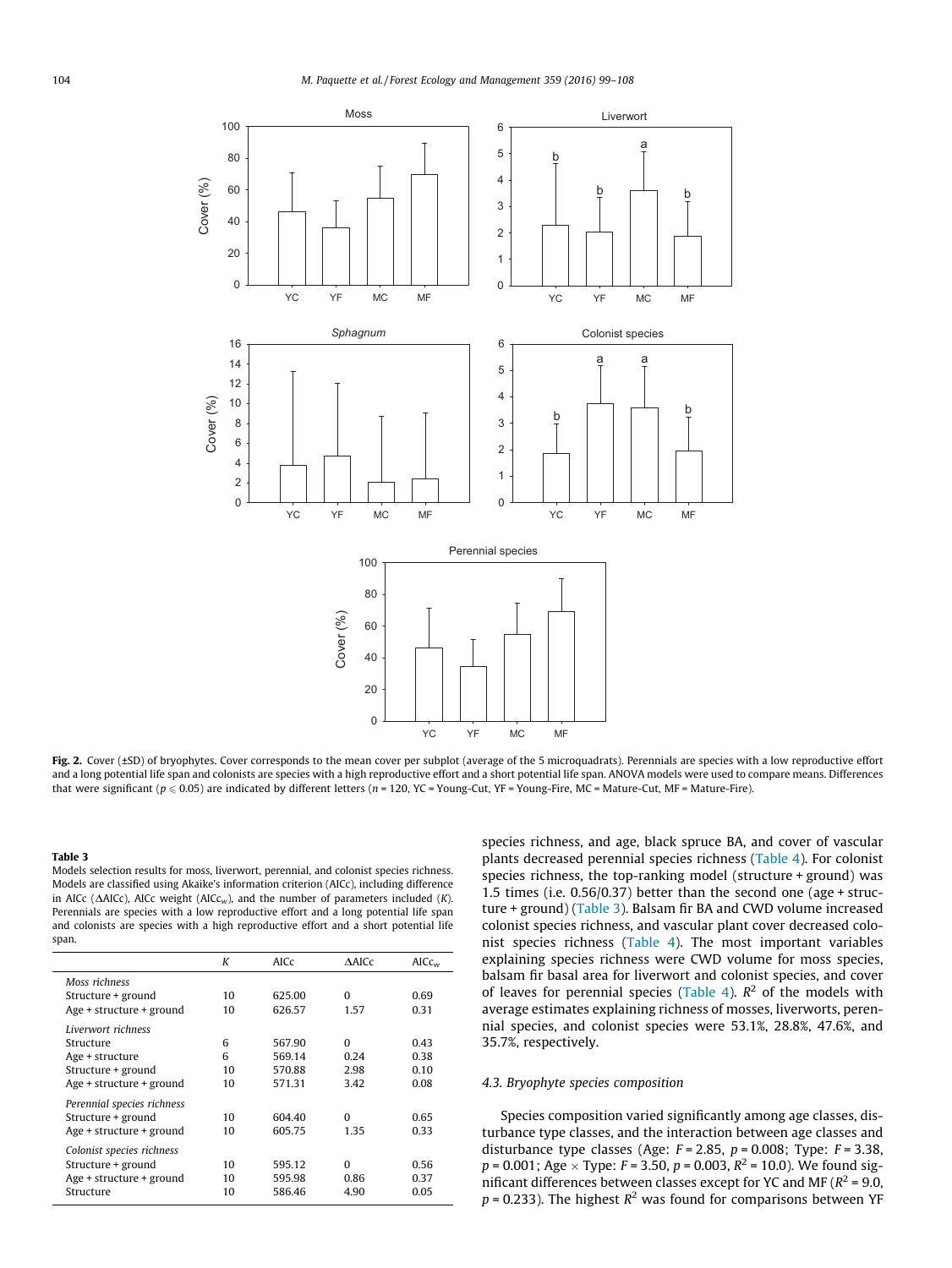#### <span id="page-6-0"></span>Table 4

Average estimates (Estim.) unconditional standard errors (SE), and confidence intervals (CI) for each variable predicting richness of perennial species, colonist species, mosses, and liverworts included in the models for which the sum of AICc weights reached >0.95. Model averaging was based on the entire set of models. The 95% confidence intervals of coefficients in bold excluded 0. Perennials are species with a low reproductive effort and a long potential life span and colonists are species with a high reproductive effort and a short potential life span.

|                                    | Estim.        | SE.  | 95% CI           | Estim.             | SE.  | 95% CI           | Estim.  | <b>SE</b> | 95% CI                     | Estim.  | SE   | 95% CI                    |
|------------------------------------|---------------|------|------------------|--------------------|------|------------------|---------|-----------|----------------------------|---------|------|---------------------------|
|                                    | Moss richness |      |                  | Liverwort richness |      |                  |         |           | Perennial species richness |         |      | Colonist species richness |
| Age (years)                        | $-1.06$       | 0.30 | $(-1.64, -0.48)$ | 0.03               | 0.18 | $(-0.33, 0.39)$  | $-1.02$ | 0.29      | $(-1.59, -0.45)$           | $-0.03$ | 0.20 | $(-0.54, 0.48)$           |
| Balsam fir basal area $(m^2/ha)$   | 0.62          | 0.29 | (0.05, 1.19)     | 0.50               | 0.16 | (0.19, 0.82)     | 0.46    | 0.27      | $(-0.07, 0.99)$            | 0.65    | 0.21 | (0.24, 1.07)              |
| Black spruce basal area $(m^2/ha)$ | $-0.97$       | 0.26 | $(-1.47, -0.47)$ | $-0.09$            | 0.17 | $(-0.43, 0.25)$  | $-0.91$ | 0.21      | $(-1.37, -0.44)$           | $-0.21$ | 0.22 | $(-0.65, 0.23)$           |
| Hardwood basal area $(m^2/ha)$     | 0.33          | 0.33 | $(-0.31, 0.96)$  | 0.06               | 0.16 | $(-0.25, 0.38)$  | 0.15    | 0.31      | $(-0.46, 0.76)$            | 0.33    | 0.19 | $(-0.04, 0.71)$           |
| Cover of vascular plants (%)       | $-0.51$       | 0.23 | $(-0.96, -0.06)$ | $-0.58$            | 0.17 | $(-0.91, -0.25)$ | $-0.49$ | 0.21      | $(-0.90, -0.08)$           | $-0.56$ | 0.19 | $-0.94, -0.19$            |
| CWD volume $(m^3/ha)$              | 0.78          | 0.20 | (0.38, 1.18)     | 0.33               | 0.16 | (0.02, 0.64)     | 0.51    | 0.18      | (0.15, 0.87)               | 0.60    | 0.18 | (0.25, 0.95)              |
| Cover of needles (%)               | 0.21          | 0.24 | $(-0.26, 0.69)$  | 0.04               | 0.19 | $(-0.33, 0.42)$  | 0.28    | 0.22      | $(-0.15, 0.72)$            | $-0.03$ | 0.21 | $(-0.45, 0.39)$           |
| Cover of leaves (%)                | 0.69          | 0.26 | (0.19, 1.20)     | $-0.20$            | 0.21 | $(-0.61, 0.20)$  | 0.56    | 0.24      | (0.10, 1.03)               | $-0.08$ | 0.23 | $(-0.53, 0.37)$           |
| Cover of pits $(\%)$               | 0.09          | 0.21 | $(-0.31, 0.50)$  | 0.01               | 0.16 | $(-0.30, 0.33)$  | 0.06    | 0.19      | $(-0.31, 0.43)$            | 0.04    | 0.18 | $(-0.31, 0.39)$           |



Fig. 3. Multivariate regression tree of all stands (fire and cut) based on bryophyte composition (species frequency) against habitat variables. Indicator species are written for terminal nodes (see Table S2 for species abbreviations). YC = Young-Cut, YF = Young-Fire, MC = Mature-Cut, MF = Mature-Fire, CWD volume = coarse woody volume, black spruce BA = black spruce basal area, balsam fir BA = balsam fir basal area.

and MC ( $R^2$  = 35.3), followed in decreasing order of  $R^2$ , by YF and MF ( $R^2$  = 28.1%), MF and MC ( $R^2$  = 21.4%), YC and YF ( $R^2$  = 20.6%), and YC and MC ( $R^2$  = 14.1%).

We found 32 indicator species of age and disturbance type classes: 3, 16, 8 and 5 were indicator species of YC, MC, YF, and MF, respectively (see Table S2). All species indicators of YC were perennial. Seven out of the 16 species indicators of MC class were colonist liverworts. Many Dicranum species (D. montanum, D. scoparium, D. majus, D. fuscescens) were associated with MC. In fire origin stands, one liverwort colonist was indicator of YF (Cephaloziella rubella) and two liverwort colonists were indicators of MF (Jamesoniella autumnalis and Anastrophyllum hellerianum). Large perennial feathermosses species (Ptilium crista-castrensis, Pleurozium schreberi and Hylocomium splendens) were indicators of MF.

The best model of MRT explained 40% of the variation within the dataset. Plots were initially split based on their balsam fir BA with a critical value of 5.3 m<sup>2</sup>/ha (Fig. 3,  $R^2$  = 18.9%). Eleven species were associated with plots with a relatively high balsam fir BA, such as Tetraphis pellucida, Plagiothecium laetum, D. scoparium and Blepharostoma trichophyllum (group 4). Group 4 was composed of logged sites (3 from YC and 7 from MC). Plots with balsam fir BA <5.3 m<sup>2</sup>/ha were then split depending on their black spruce BA ( $R^2$  = 13.9%). Group 3 was composed of sites belonging to YF class with almost no trees, and 17 species were associated to this group (e.g., Pohlia nutans, Polytrichum commune, Polytrichum juniperinum, Aulacomnium paslustre). Sites where black spruces were present were split according to their volume of CWD ( $R^2$  = 7.1%). Sites with low volume of CWD mostly from YC class had one indicator species: Bucklandiella microcarpa (Group 1). Group 2 was mostly composed of sites from MF class but also of some sites from the other classes; J. autumnalis was indicator of this group.

#### 5. Discussion

Overall, our results indicate, as hypothesized, that species richness of colonist species was higher in young fire origin stands than in young clear-cut origin stands, and that perennial species and moss cover increase with time. However, our hypotheses of higher perennial species richness in young clear-cut origin stands and convergence in species composition in mature forests of clear-cut origin and fire origin after 50–90 years were not supported by the data. The abundance of balsam fir in the dominant canopy seemed to be a major driver to explain bryophyte community assembly, something that was not initially expected. In order to disentangle the effects of stand age and of environmental factors on bryophyte communities, we discuss the effect of environmental factors and type of disturbances separately for young and mature stands.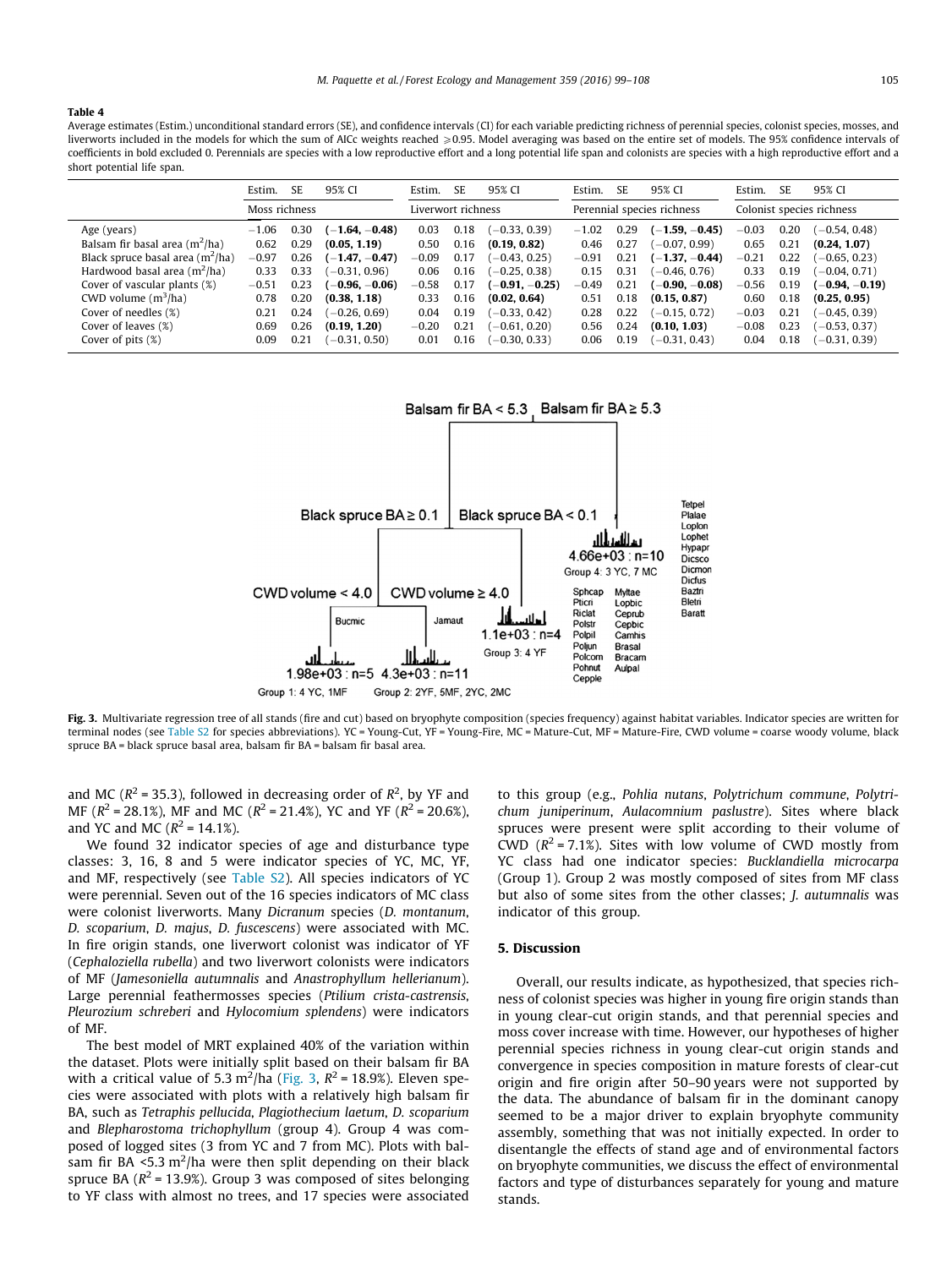## 5.1. Short-term effects of disturbance type on bryophyte community assembly

As expected, our results show that bryophyte richness is higher in young fire origin stands than in clear-cut origin stands, suggesting that by killing the existing mosses and baring the mineral soil, fire tends to decrease the cover of perennial species (such as Pleurozium scherberii) and increase the presence of colonist species (such as P. nutans) compared with clear-cut. Indeed, few colonists were observed in young clear-cut origin stands compared with young fire origin stands, likely because the type of clear-cut used in this region does not disturb soils in a major way [\(Nguyen-](#page-9-0)[Xuan et al., 2000; Lachance et al., 2013](#page-9-0)). The presence of exposed soil and the lower bryophyte layer depth in young fire origin stands are other signs that disturbance by fire has a stronger impact on organic layer than clearcutting.

In this study, we combined two subgroups of colonist species that shared similar life-history strategies but differed according to their ecology: colonist species sensu stricto which tend to be associated with ephemeral microhabitats such as CWD, and pioneer–colonist species that are well adapted to colonize harsh environments. The first subgroup of species (colonist species sensu stricto) were less abundant in young fire stands that the second subgroup of colonist species (pioneer–colonist species, see Table S1), indicating that some microhabitats that were present in pristine forests, such as large woody debris, disappeared after fire, or that source populations inside the stands were eliminated and that suitable microhabitats could not be recolonized due to dispersal limitations.

We expected higher perennial and moss richness in young clear-cut origin stands, but we found few differences in terms of perennial and moss species richness between young clear-cut origin stands and young fire origin stands. One possible explanation is the presence of fire-refugia in young-fire origin stands that preserved patches of perennial bryophytes that were present prior to disturbance. [Hylander and Johnson \(2010\)](#page-9-0) suggested that boulders and vertical rocks can act as fire-refugia for bryophytes, thus accelerating recolonization by poor dispersers in burnt areas. In our study area, rocks were scarce and unlikely to serve as firerefugia. However, other habitats such as humid microsites could play an important role in this respect. For example, [Forsman](#page-8-0) [\(2008\)](#page-8-0) found that creeks maintained substantial patches of unburned bryophyte habitat.

Perennial species such as P. schreberi and H. splendens are relatively large, considered as good competitors, and they were probably able to tolerate the increased exposure to light and lower moisture level associated with removal of the dominant canopy (their species cover were higher in YC than in YF, see Table S2). The potential effects of canopy removal on microclimatic conditions at the ground level might also have been buffered by the fact that an important part of the advance regeneration is left on site during forest operations ([Harvey and Brais, 2002\)](#page-9-0). Similarly, logging residues ([Dynesius et al., 2008](#page-8-0)) and boulders and stumps ([Schmalholz and Hylander, 2011\)](#page-9-0) constituted shelters in clear-cut areas for bryophytes in Sweden.

## 5.2. Long-term effect of disturbance type on bryophyte community assembly

Our results indicate that 50–90 years after the stand-origin disturbance, bryophyte communities in clear-cut stands and fire origin stands have not converged which is contrary to what was initially expected. These differences can be explained by at least two factors: the presence of balsam fir in the dominant canopy of clear-cut stands, and structural characteristics such as the degree of canopy openness and the presence of CWD.

In eastern Canadian boreal forests, it is well known that balsam fir tends to be more abundant after clearcutting than after fire ([Bouchard and Pothier, 2011; Fourrier et al., 2013](#page-8-0)). In our study, the presence of balsam fir has a strong influence on the overall bryophyte community composition (see [Fig. 3](#page-6-0)) and on species richness (see [Table 4\)](#page-6-0), many bryophyte species being significantly associated with a dominant balsam fir canopy. The effect of the presence of a dominant balsam fir canopy on understory communities has already been observed in eastern boreal forests ([De Grandpré et al., 2000\)](#page-8-0), but the causal pathway that could explain this effect remains unclear. It has been hypothesized that balsam fir is more abundant in nutrient-rich or relatively humid sites, and that bryophyte richness could be influenced by these site factors [\(La Roi and Stringer, 1976\)](#page-9-0). However, because site quality can be considered to be relatively equivalent in post-fire and post-clearcutting stands in this study (all sites were localized on tills with mesic drainages), this effect is unlikely in our study. Differences in nutrient inputs from throughfall, differences in the capacity to produce shade between balsam fir and black spruce (balsam fir produces more shade than black spruce, [Messier et al., 1998\)](#page-9-0), or differences in terms of litter characteristics in stands dominated by different coniferous tree species [\(Barbier et al., 2008\)](#page-8-0) could also influence understory communities, but the impact of such factors on bryophyte growth or community composition has not been tested directly thus far to our knowledge.

The importance of balsam fir as a driver of bryophyte communities could also be explained by an indirect effect through stand structural characteristics. Clear-cut origin stands have a more diversified structure, including an increased abundance and diversity of CWDs compared to post-fire stands mainly due to natural mortality caused by the last spruce budworm outbreak [\(Fourrier](#page-8-0) [et al., 2013](#page-8-0)). Similarly, [Schmalholz et al. \(2011\)](#page-9-0) explained the higher species richness of epixylic species found in New Brunswick stands disturbed by spruce budworm outbreaks by a greater availability and quality (decay stage variation and proper microclimatic conditions) of CWDs. CWDs are a good substrate for the establishment and growth of colonists because they provide humid conditions that tend to persist during dry periods ([Muhle and LeBlanc,](#page-9-0) [1975\)](#page-9-0). Moreover, because parts of large CWDs tend to be suspended above ground level, the individuals that can establish on them are relatively protected from competition by perennial fastgrowing feathermosses or dominant Sphagnum that are often present on the forest floor ([Frego, 1996; Rydin et al., 1997; Arseneault](#page-8-0) [et al., 2012\)](#page-8-0). Many colonist species that depend on ephemeral substrates such as CWD to establish were thus favored in mature clear-cut stands such as Lophozia longidens, Lepidozia reptans, T. pellucida, and B. trichophyllum (see indicator species analyses, Table S2).

In fire origin mature stands, tolerant perennial species such as the feathermosses P. schreberi, H. splendens and P. crista-castrensis are abundant (they are also indicator species of this class). Dominance by these species also probably impede colonization by other moss species. Feathermosses dominate because they reach maximal photosynthetic capacity at low light levels ([Williams](#page-9-0) [and Flanagan, 1998\)](#page-9-0), they are capable of tolerating desiccation and of reactivating their photosynthetic apparatus in a relatively short period [\(Silvola, 1991; Williams and Flanagan, 1998\)](#page-9-0), and they have relatively high growth rates compared with other species ([Longton and Greene, 1969\)](#page-9-0). The relatively dense dominant canopy in mature fire origin stands probably acts as a bottleneck for understory communities ([Økland et al., 2003](#page-9-0)), generating limited opportunities for colonization by new species, and leading to the gradual elimination of colonists that were present in young fire origin stands, but are poorly adapted to survive in deep shade conditions.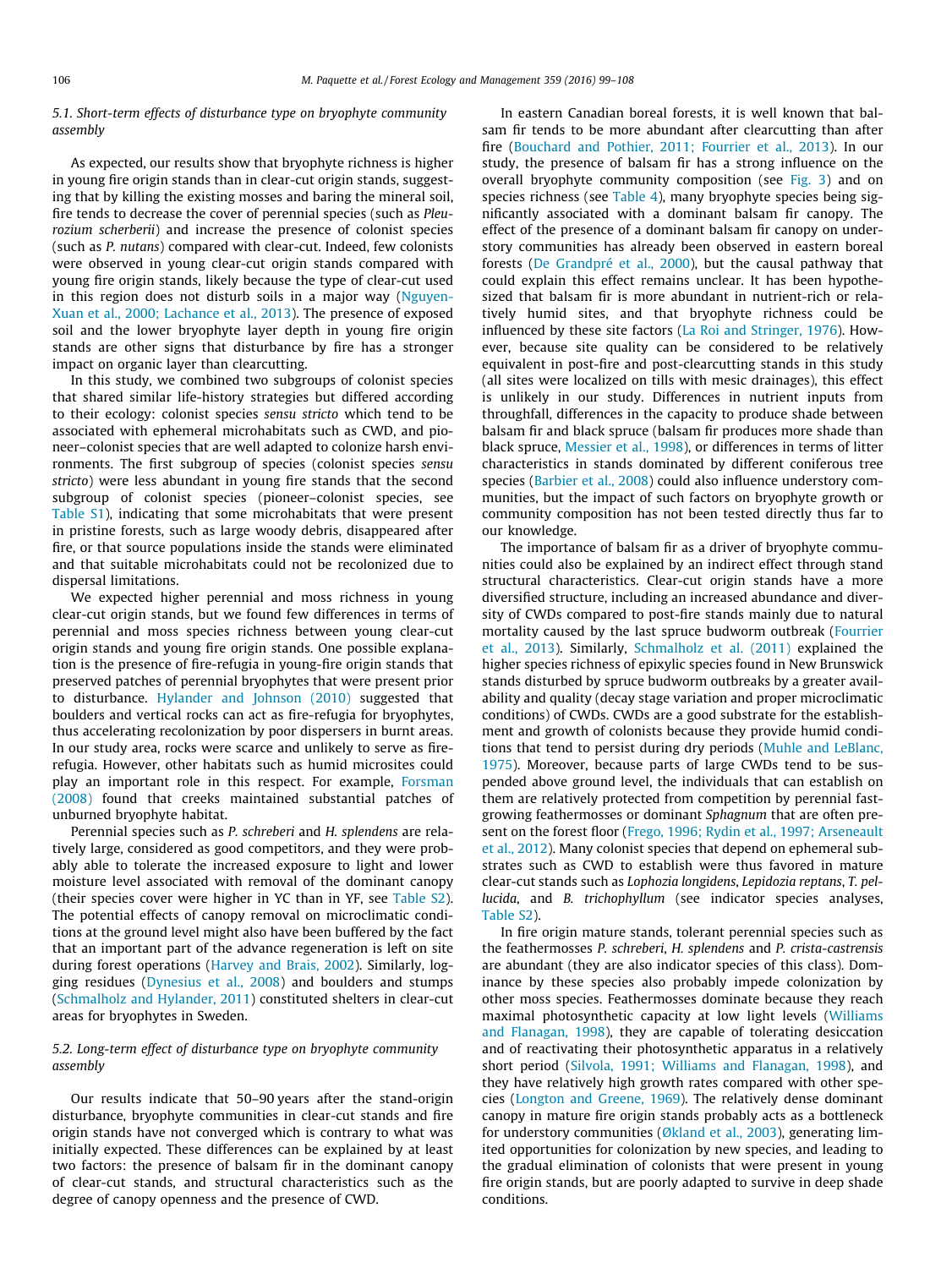# <span id="page-8-0"></span>6. Conclusion

In this study, the main surprise came from the fact that bryophyte community assembly in mature forest is largely driven by dominant tree composition, and, in particular, that an increase in balsam fir content has a positive effect for many species. This finding suggests that the maintenance of some late-successional moss species in managed landscapes could be facilitated, since balsam fir is well known to be abundant in post-clear-cut stands. Still, two caveat should be noted. First, even if colonists and liverworts were relatively abundant in some clear-cut origin stands in this study, they can be even more abundant in old-growth eastern Canadian boreal stands (e.g. >100 years) ([Paquette et al.,](#page-9-0) [submitted for publication](#page-9-0)). Hence, clear-cut origin stands are no perfect substitute for true old growth stands. Second, mature balsam fir stands in the region were probably in an ideal situation to be colonized relatively quickly by late-successional mosses, as they possessed heterogeneous canopy structures as a result of the last spruce budworm outbreak, and were largely imbedded in a mosaic where virgin forests were abundant (Bouchard and Pothier, 2011). This last factor is potentially important, because some species could be limited by the presence of source populations nearby [\(Lõhmus and Lõhmus, 2008; Kimmerer, 2005;](#page-9-0) [Fenton and Bergeron, 2006;](#page-9-0) but see [Hylander, 2009\)](#page-9-0). It will be important in future studies to examine how the rate of accumulation of these sensitive species is modulated by stand and landscape characteristics. In the meantime, conservation strategies could focalize on the retention of a variety of stand types at the landscape scale, including stands of natural origin (fire or oldgrowth) which may harbor sensitive species and be used as sources of propagules for harvested stands.

Our results are also in agreement with studies conducted elsewhere in the boreal zone, which generally state that CWD is an important habitat for some forest-dwelling bryophytes. Promoting silvicultural approaches that maintain such attributes in managed forests will thus likely contribute to maintain some sensitive colonist species. However, in this study, the CWD that were left after wildfire were relatively poor habitats, perhaps due to unsuitable bark and wood characteristics, or because they were in exposed conditions unfavorable for colonization by drought-sensitive bryophytes. Similarly, the presence of balsam fir in the dominant canopy, as well as the above mentioned landscape factors, are also likely to be determinant for an effective colonization of available CWDs. Taken together, these elements confirm that leaving CWD after silvicultural interventions is important, but their characteristics and the context where they are left are also critical.

#### Acknowledgements

Funding was provided by the Fonds de recherche sur la nature et les technologies du Québec (FQRNT), the NSERC-Laval University Industrial Research Chair in Silviculture and Wildlife, and the NSERC-UQAT-UQAM Industrial Chair in Sustainable Forest Management. We thank M. Bouchard for comments on an earlier version of this manuscript. We are grateful to J-P. Roussy, É. Lachance, and A. Allard-Duchêne for their help in the field, and to M. Lapointe for her logistic help.

## Appendix A. Supplementary material

Supplementary data associated with this article can be found, in the online version, at [http://dx.doi.org/10.1016/j.foreco.2015.09.](http://dx.doi.org/10.1016/j.foreco.2015.09.031) [031.](http://dx.doi.org/10.1016/j.foreco.2015.09.031)

#### References

- [Andersson, L.I., Hytteborn, H., 1991. Bryophytes and decaying wood a comparison](http://refhub.elsevier.com/S0378-1127(15)00526-5/h0005) [between managed and natural forest. Holartic Ecol. 14, 121–130](http://refhub.elsevier.com/S0378-1127(15)00526-5/h0005).
- [Arseneault, J., Fenton, N., Bergeron, Y., 2012. Effects of variable canopy retention](http://refhub.elsevier.com/S0378-1127(15)00526-5/h0010) [harvest on epixylic bryophytes in boreal black spruce – feathermoss forests.](http://refhub.elsevier.com/S0378-1127(15)00526-5/h0010) [Can. J. For. Res. 42, 1467–1476](http://refhub.elsevier.com/S0378-1127(15)00526-5/h0010).
- [Barbier, S., Gosselin, F., Balandier, P., 2008. Influence of tree species on understory](http://refhub.elsevier.com/S0378-1127(15)00526-5/h0015) [vegetation diversity and mechanisms involved – a critical review for temperate](http://refhub.elsevier.com/S0378-1127(15)00526-5/h0015) [and boreal forest. For. Ecol. Manage. 254, 1–15](http://refhub.elsevier.com/S0378-1127(15)00526-5/h0015).
- [Barrette, J., Pothier, D., Ward, C., 2013. Temporal changes in stem decay and dead](http://refhub.elsevier.com/S0378-1127(15)00526-5/h0020) [and sound wood volumes in the northeastern Canadian boreal forest. Can. J. For.](http://refhub.elsevier.com/S0378-1127(15)00526-5/h0020) [Res. 43, 234–244.](http://refhub.elsevier.com/S0378-1127(15)00526-5/h0020)
- [Beatty, S.W., 2003. Habitat heterogeneity and maintenance of species in understory](http://refhub.elsevier.com/S0378-1127(15)00526-5/h0025) [communities. In: Gilliam, F.S., Roberts, M.R. \(Eds.\), The Herbaceous Layer in](http://refhub.elsevier.com/S0378-1127(15)00526-5/h0025) [Forests of Eastern North America. Oxford University Press, New York, pp. 177–](http://refhub.elsevier.com/S0378-1127(15)00526-5/h0025) [197.](http://refhub.elsevier.com/S0378-1127(15)00526-5/h0025)
- [Bouchard, M., Pothier, D., 2011. Long-term influence of fire and harvesting on boreal](http://refhub.elsevier.com/S0378-1127(15)00526-5/h0035) [forest age structure and forest composition in eastern Québec. For. Ecol.](http://refhub.elsevier.com/S0378-1127(15)00526-5/h0035) [Manage. 261, 811–820.](http://refhub.elsevier.com/S0378-1127(15)00526-5/h0035)
- [Bouchard, M., Pothier, D., Gauthier, S., 2008. Fire return intervals and tree species](http://refhub.elsevier.com/S0378-1127(15)00526-5/h9000) [succession in the North Shore region of Eastern Quebec. Can. J. For. Res. 38,](http://refhub.elsevier.com/S0378-1127(15)00526-5/h9000) [1621–1633.](http://refhub.elsevier.com/S0378-1127(15)00526-5/h9000)
- [Brassard, B.W., Chen, H.Y.H., 2006. Stand structural dynamics of North American](http://refhub.elsevier.com/S0378-1127(15)00526-5/h0040) [boreal forests. Crit. Rev. Plant Sci. 25, 115–137.](http://refhub.elsevier.com/S0378-1127(15)00526-5/h0040)
- [Burnham, K.P., Anderson, D.R., 2002. Model Selection and Multimodel Inference: A](http://refhub.elsevier.com/S0378-1127(15)00526-5/h0045) [Practical Information-Theoretic Approach. Springer, New York, NY, US.](http://refhub.elsevier.com/S0378-1127(15)00526-5/h0045)
- [Burton, P.J., Bergeron, Y., Bogdanski, B.E.C., Juday, G.P., Kuuluvainen, T., McAfee, B.J.,](http://refhub.elsevier.com/S0378-1127(15)00526-5/h0050) [Ogden, A.E., Teplyakov, V.K., Alfaro, R.I., Francis, D.A., Gauthier, S., Hantula, J.,](http://refhub.elsevier.com/S0378-1127(15)00526-5/h0050) [2010. Sustainability of boreal forests and forestry in a changing environment.](http://refhub.elsevier.com/S0378-1127(15)00526-5/h0050) [In: Mery, G., Katila, P., Galloway, G., Alfaro, R.I., Kanninen, M., Lobovikov, M.,](http://refhub.elsevier.com/S0378-1127(15)00526-5/h0050) [Varjo, J. \(Eds.\), Forests and Society – Responding to Global Drivers of Change.](http://refhub.elsevier.com/S0378-1127(15)00526-5/h0050) [International Union of Forest Research Organizations, IUFRO World Series,](http://refhub.elsevier.com/S0378-1127(15)00526-5/h0050) [Vienna, Austria, pp. 249–282.](http://refhub.elsevier.com/S0378-1127(15)00526-5/h0050)
- [Caners, R.T., Macdonald, S.E., Belland, R.J., 2013. Bryophyte assemblage structure](http://refhub.elsevier.com/S0378-1127(15)00526-5/h0055) [after partial harvesting in boreal mixedwood forest depends on residual canopy](http://refhub.elsevier.com/S0378-1127(15)00526-5/h0055) [abundance and composition. For. Ecol. Manage. 289, 489–500.](http://refhub.elsevier.com/S0378-1127(15)00526-5/h0055)
- [Cyr, D., Gauthier, S., Bergeron, Y., 2007. Scale-dependent determinants of](http://refhub.elsevier.com/S0378-1127(15)00526-5/h0060) [heterogeneity in fire frequency in a coniferous boreal forest of eastern](http://refhub.elsevier.com/S0378-1127(15)00526-5/h0060) [Canada. Landscape Ecol. 22, 1325–1339](http://refhub.elsevier.com/S0378-1127(15)00526-5/h0060).
- [Cyr, D., Gauthier, S., Bergeron, Y., Carcaillet, C., 2009. Forest management is driving](http://refhub.elsevier.com/S0378-1127(15)00526-5/h0065) [the eastern North American boreal forest outside its natural range of variability.](http://refhub.elsevier.com/S0378-1127(15)00526-5/h0065) [Front. Ecol. Environ. 7, 519–524.](http://refhub.elsevier.com/S0378-1127(15)00526-5/h0065)
- [De'ath, G., 2002. Multivariate regression trees: a new technique for modeling](http://refhub.elsevier.com/S0378-1127(15)00526-5/h0070) [species-environment relationships. Ecology 83, 1105–1117.](http://refhub.elsevier.com/S0378-1127(15)00526-5/h0070)
- [De Grandpré, L., Morissette, J., Gauthier, S., 2000. Long-term post-fire changes in the](http://refhub.elsevier.com/S0378-1127(15)00526-5/h0075) [Northeastern boreal forest of Quebec. J. Veg. Sci. 11, 791–800.](http://refhub.elsevier.com/S0378-1127(15)00526-5/h0075)
- [Dufresne, M., Legendre, P., 1997. Species assemblages and indicator species: the](http://refhub.elsevier.com/S0378-1127(15)00526-5/h0080) [need for a flexible asymmetrical approach. Ecol. Monogr. 67, 345–366](http://refhub.elsevier.com/S0378-1127(15)00526-5/h0080).
- [During, H.J., 1992. Ecological classification of bryophytes and lichens. In: Bates, J.,](http://refhub.elsevier.com/S0378-1127(15)00526-5/h0085) [Farmer, A. \(Eds.\), Bryophytes and Lichens in a Changing Environment.](http://refhub.elsevier.com/S0378-1127(15)00526-5/h0085) [Clarendon Press, Oxford, UK, pp. 1–31](http://refhub.elsevier.com/S0378-1127(15)00526-5/h0085).
- [Dynesius, M., ström, M., Nillson, C., 2008. Microclimatic buffering by logging](http://refhub.elsevier.com/S0378-1127(15)00526-5/h0090) [residues and forest edges reduces clear-cutting impacts on forest bryophytes.](http://refhub.elsevier.com/S0378-1127(15)00526-5/h0090) [Appl. Veg. Sci. 11, 345–354](http://refhub.elsevier.com/S0378-1127(15)00526-5/h0090).
- [Dyrness, C.T., 1973. Early stages of plant succession following logging and burning](http://refhub.elsevier.com/S0378-1127(15)00526-5/h0095) [in the Western Cascades of Oregon. Ecology 54, 57–69.](http://refhub.elsevier.com/S0378-1127(15)00526-5/h0095)
- Environnement Canada, 2009. Normales et moyennes climatiques. <[http://](http://www.climat.meteo.gc.ca/climate_normals/index_f.html) [www.climat.meteo.gc.ca/climate\\_normals/index\\_f.html](http://www.climat.meteo.gc.ca/climate_normals/index_f.html)>.
- Faubert, J., 2012. Flore des bryophytes du Québec-Labrador. Volume 1: Anthocérotes et hépatiques. Société québécoise de bryologie, Saint-Valérien, OC, Canada.
- [Fenton, N.J., Bergeron, Y., 2006. Facilitative succession in a boreal bryophyte](http://refhub.elsevier.com/S0378-1127(15)00526-5/h9005) [community driven by changes in available moisture and light. J. Veg. Sci. 17,](http://refhub.elsevier.com/S0378-1127(15)00526-5/h9005) [65–76.](http://refhub.elsevier.com/S0378-1127(15)00526-5/h9005)
- [Fenton, N.J., Bergeron, Y., 2008. Does time or habitat make old-growth forests](http://refhub.elsevier.com/S0378-1127(15)00526-5/h0110) [species rich? Bryophyte richness in boreal](http://refhub.elsevier.com/S0378-1127(15)00526-5/h0110) Picea mariana forests. Biol. Conserv. [141, 1389–1399.](http://refhub.elsevier.com/S0378-1127(15)00526-5/h0110)
- [Fenton, N.J., Frego, K.A., 2005. Bryophyte \(moss and liverwort\) conservation under](http://refhub.elsevier.com/S0378-1127(15)00526-5/h9010) [remnant canopy in managed forests. Biol. Conserv. 122, 417–430.](http://refhub.elsevier.com/S0378-1127(15)00526-5/h9010)
- Forsman, H., 2008. Patterns of Survival Among Boreal Forest Bryophytes during Large-scale Wildfire Disturbance. Ph.D. thesis. Department of Ecology & Environmental Science, Umeå University, Sweden.
- [Fourrier, A., Pothier, D., Bouchard, M., 2013. A comparative study of long-term stand](http://refhub.elsevier.com/S0378-1127(15)00526-5/h0125) [growth in eastern Canadian boreal forest: fire versus clear-cut. For. Ecol.](http://refhub.elsevier.com/S0378-1127(15)00526-5/h0125) [Manage. 310, 10–18](http://refhub.elsevier.com/S0378-1127(15)00526-5/h0125).
- [Fraver, S., Ringvall, A., Jonsson, B.G., 2007. Refining volume estimates of down](http://refhub.elsevier.com/S0378-1127(15)00526-5/h0130) [woody debris. Can. J. For. Res. 37, 627–633.](http://refhub.elsevier.com/S0378-1127(15)00526-5/h0130)
- [Frego, K.A., 1996. Regeneration of four boreal bryophytes: colonization of](http://refhub.elsevier.com/S0378-1127(15)00526-5/h0135) [experimental gaps by naturally occuring propagules. Can. J. Bot. 74, 937–1942.](http://refhub.elsevier.com/S0378-1127(15)00526-5/h0135)
- [Gelman, A., 2008. Scaling regression inputs by dividing by two standard deviations.](http://refhub.elsevier.com/S0378-1127(15)00526-5/h0140) [Stat. Med. 27, 2865–2873.](http://refhub.elsevier.com/S0378-1127(15)00526-5/h0140)
- [Hart, S.A., Chen, H.Y.H., 2006. Understorey vegetation dynamics of North American](http://refhub.elsevier.com/S0378-1127(15)00526-5/h0155) [boreal forest. Crit. Rev. Plant Sci. 25, 381–397.](http://refhub.elsevier.com/S0378-1127(15)00526-5/h0155)